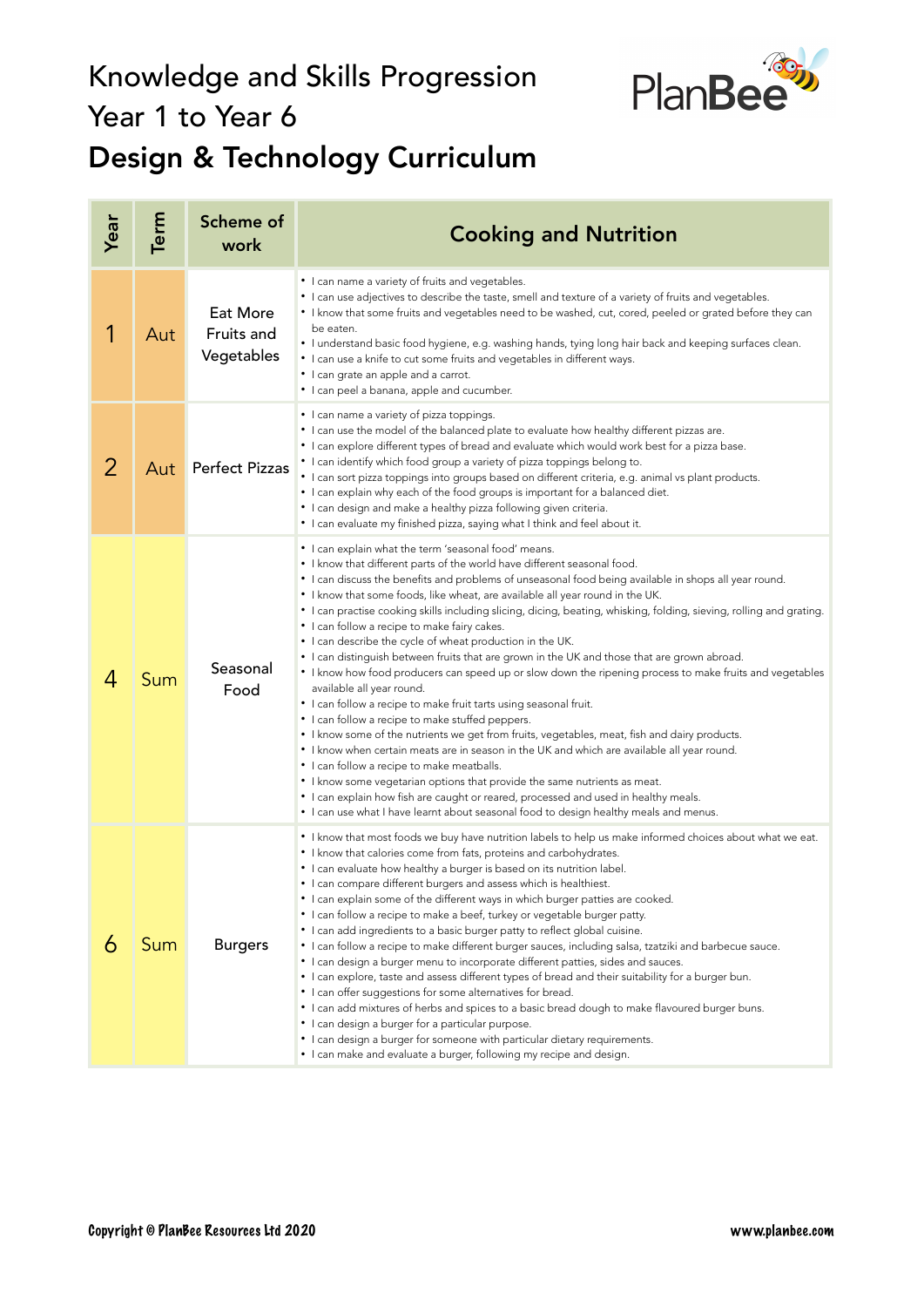|   |     | Scheme of<br>work                    | <b>Stable Structures</b>                                                                                                                                                                                                                                                                                                                                                                                                                                                                                                                                                                                                                                                                                                                                                                                                                                                                                                                                                                                                                                                                                                   |
|---|-----|--------------------------------------|----------------------------------------------------------------------------------------------------------------------------------------------------------------------------------------------------------------------------------------------------------------------------------------------------------------------------------------------------------------------------------------------------------------------------------------------------------------------------------------------------------------------------------------------------------------------------------------------------------------------------------------------------------------------------------------------------------------------------------------------------------------------------------------------------------------------------------------------------------------------------------------------------------------------------------------------------------------------------------------------------------------------------------------------------------------------------------------------------------------------------|
|   | Sum | Stable<br><b>Structures</b>          | • I can identify the features of toy garages.<br>• I know what the word 'stable' means.<br>• I can make changes to the design of a stable structure to make it fit for purpose.<br>• I can explore a range of materials and evaluate the usefulness of their properties for a particular project.<br>• I can explore how to make stable structures that hold a given object.<br>• I can follow a design to make a stable structure.<br>• I know some ways to make a structure more stable.<br>• I can evaluate my finished structure against a set of given criteria.                                                                                                                                                                                                                                                                                                                                                                                                                                                                                                                                                      |
| З | Spr | <b>British</b><br>Inventors          | • I can explain how concrete is used to make structures more stable.<br>• I can create a structure strong enough to hold a dictionary using just newspaper and tape.                                                                                                                                                                                                                                                                                                                                                                                                                                                                                                                                                                                                                                                                                                                                                                                                                                                                                                                                                       |
| 4 | Spr | <b>Making Mini</b><br>Greenhouses    | • I know what a greenhouse is and how they work.<br>• I can explore a range of different greenhouses.<br>• I know how greenhouses are used today.<br>• I can explain how the shape of a structure affects its stability.<br>• I know that the weight of the structure needs to be evenly spread on the base to make it secure.<br>• I know that the wider a structure's base is, the more stable it will be.<br>• I can use 3D nets to explore potential structures for a greenhouse, assessing their stability.<br>• I can investigate ways of making a structure more stable, e.g. by inserting dowelling or adding triangles at<br>the joins.<br>• I can experiment with a range of materials to test which would be most appropriate for making the<br>structure of a mini greenhouse.<br>• I can design a mini greenhouse using specific design criteria.<br>• I can select appropriate tools and materials to make a mini greenhouse.<br>• I can follow my design to make a mini greenhouse.<br>• I can evaluate my finished mini greenhouse for stability, effectiveness and visual appeal.                         |
| 5 | Aut | <b>Building</b><br><b>Bridges</b>    | • I know what beams and pillars are and how they are used in bridge construction.<br>• I can predict which beams will be strongest from their cross-section.<br>• I can test the strength of different beam shapes using paper and card.<br>• I can explain what a truss is and how trusses make bridges stronger.<br>• I can identify the three types of trusses commonly used in bridge design.<br>• I can build a truss bridge spanning a width of 40cm using paper straws.<br>• I can use a fair test to evaluate the strength of my truss bridge.<br>• I can explain how arches work to make bridges stronger.<br>• I can test the arch heights to see which can bear the most load.<br>• I can make an arch frame.<br>• I can explain how suspension bridges use tension forces to work.<br>• I can design, make and evaluate a prototype suspension bridge using a scale of 1:100 according to specific<br>design criteria.                                                                                                                                                                                         |
| O | Spr | <b>Bird House</b><br><b>Builders</b> | • I can investigate the appearance and function of a variety of different bird houses.<br>• I can identify what materials have been used to construct a variety of bird houses and suggest how the<br>parts have been joined together.<br>• I know what a flat pack diagram is and can use it to identify each part of a structure.<br>• I can create a flat pack diagram of a constructed bird house.<br>· I can draw an exploded diagram.<br>• I can identify the tools associated with basic woodwork.<br>• I can measure, clamp, saw, sand and join wood.<br>• I can use a hand drill to drill a hole in a piece of wood.<br>• I know the safety rules I need to follow when doing woodwork.<br>• I can design a bird house for a particular bird, taking into account the bird's needs.<br>• I can select appropriate tools and materials to use when making a bird house.<br>• I can create a sturdy bird house frame using wood.<br>• I can evaluate my finished bird house, taking into account the views of others to improve my work.<br>• I can use observation to evaluate the effectiveness of my bird house. |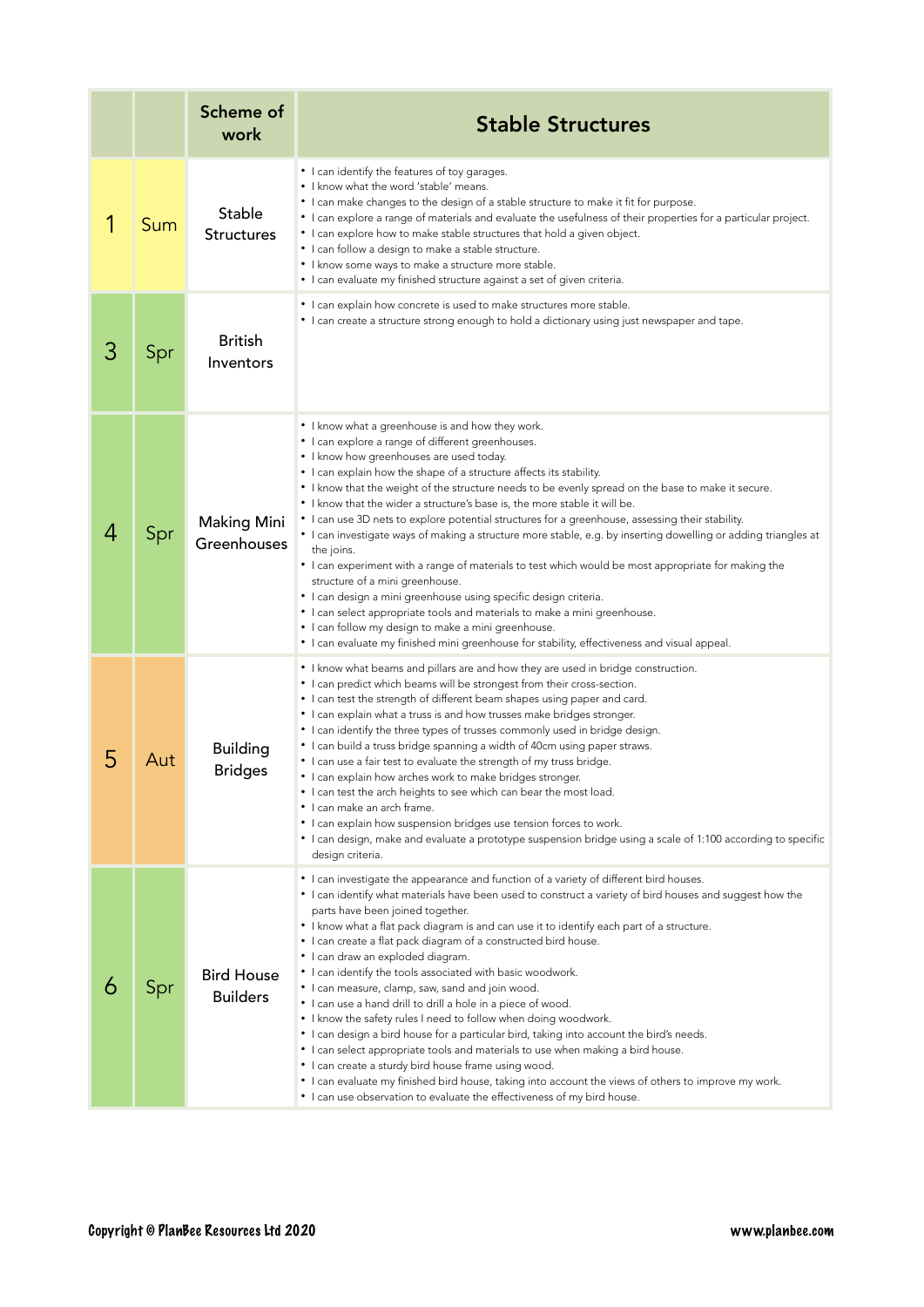|   |     | Scheme of<br>work       | <b>Programming and Electrical Systems</b>                                                                                                                                                                                                                                                                                                                                                                                                                                                                                                                                                                                                                                                                                                                                                                                                                                                                                                                                                                                                                                                                        |
|---|-----|-------------------------|------------------------------------------------------------------------------------------------------------------------------------------------------------------------------------------------------------------------------------------------------------------------------------------------------------------------------------------------------------------------------------------------------------------------------------------------------------------------------------------------------------------------------------------------------------------------------------------------------------------------------------------------------------------------------------------------------------------------------------------------------------------------------------------------------------------------------------------------------------------------------------------------------------------------------------------------------------------------------------------------------------------------------------------------------------------------------------------------------------------|
| З | Sum | Light-Up<br>Signs       | • I can explore and analyse illuminated signs.<br>• I can create a simple circuit with incandescent bulbs and a switch.<br>• I can describe the difference between an LED and an incandescent light bulb.<br>• I can create a simple circuit with an LED bulb and a resistor.<br>• I can make a circuit with a string of LED lights.<br>• I can design an illuminated light box against a set of design criteria.<br>• I can select materials, tools and components to create a free-standing structure.<br>• I can make a stable, free-standing structure to house an electrical circuit.<br>• I can strip, twist and join wire to make permanent connections.<br>• I can insert an electrical circuit into a free-standing structure to create an illuminated light box.<br>• I can evaluate the effectiveness of my finished product against the design criteria.                                                                                                                                                                                                                                             |
|   | Aut | Programming<br>Pioneers | • I can explain how computers and computer programs are used in a variety of products.<br>• I can explain how modern memory chips work to store information.<br>• I can write an algorithm to suggest how various appliances might work.<br>• I know what a computer engineer is and what they do.<br>• I can describe some examples of how computer hardware and software specialists work together to create<br>new products.<br>• I can develop and build a prototype pedestrian crossing using computer programming.<br>· I can develop, model and communicate ideas for an embedded system which monitors and controls a<br>door, room or both.<br>• I can describe the typical design process for computer-controlled electronic products.<br>• I can debug errors in an algorithm.<br>• I can suggest ways to change an algorithm to improve a system.<br>• I can select and use electronic components to construct a prototype of an embedded computer-controlled<br>room system.<br>• I can evaluate my design for a computer-controlled system and consider the views of others to improve my<br>work. |

|   |     | Scheme of<br>work           | <b>Mechanical Systems</b>                                                                                                                                                                                                                                                                                                                                                                                                                                                                                                                                                                                                                                                                                                                                                                                                            |
|---|-----|-----------------------------|--------------------------------------------------------------------------------------------------------------------------------------------------------------------------------------------------------------------------------------------------------------------------------------------------------------------------------------------------------------------------------------------------------------------------------------------------------------------------------------------------------------------------------------------------------------------------------------------------------------------------------------------------------------------------------------------------------------------------------------------------------------------------------------------------------------------------------------|
|   | Spr | Moving<br><b>Minibeasts</b> | • I can make a sliding mechanism out of card.<br>• I know what a pivot and lever are.<br>• I can use a pivot and lever mechanism using card and a split pin.<br>• I can make a wheel mechanism using card and a split pin.<br>• I can match a mechanism to the type of movement they produce.<br>• I can design a moving minibeast picture to include a variety of moving mechanisms.<br>• I can follow a design to create a moving minibeast picture for a particular purpose.<br>• I can evaluate my finished moving minibeast picture by identifying things that worked well and things that<br>could be improved.                                                                                                                                                                                                                |
|   | Spr | Vehicles                    | • I can investigate a range of vehicles, identifying and labelling their features.<br>• I know what an axle is.<br>• I know what a chassis is.<br>• I can explore different ways of using axles, chassis and wheels to create a moving base.<br>• I can design a vehicle with wheels, axles and chassis, as well as a body.<br>• I can follow a design to make a moving vehicle.<br>• I can evaluate my finished moving vehicle.                                                                                                                                                                                                                                                                                                                                                                                                     |
| 3 | Aut | Storybooks                  | • I can explore moving parts in storybooks, suggesting how they work and what purpose they serve.<br>• I can explain what the words 'linkage', 'pivot', 'rotate' and 'lever' mean.<br>• I can use a paper concertina to make an object pop out of a book.<br>• I can arrange and stick paper between pages to create a pop-out.<br>• I can use levers to create moving parts.<br>• I can create moving wheel mechanisms to create different effects.<br>• I can experiment with different fonts and graphic design features.<br>• I can design pages of a storybook to include moving mechanisms and appropriate graphic features.<br>• I can follow my designs to create a storybook with moving mechanisms.<br>• I can evaluate how well my moving mechanisms work.<br>• I can evaluate the overall effectiveness of my storybook. |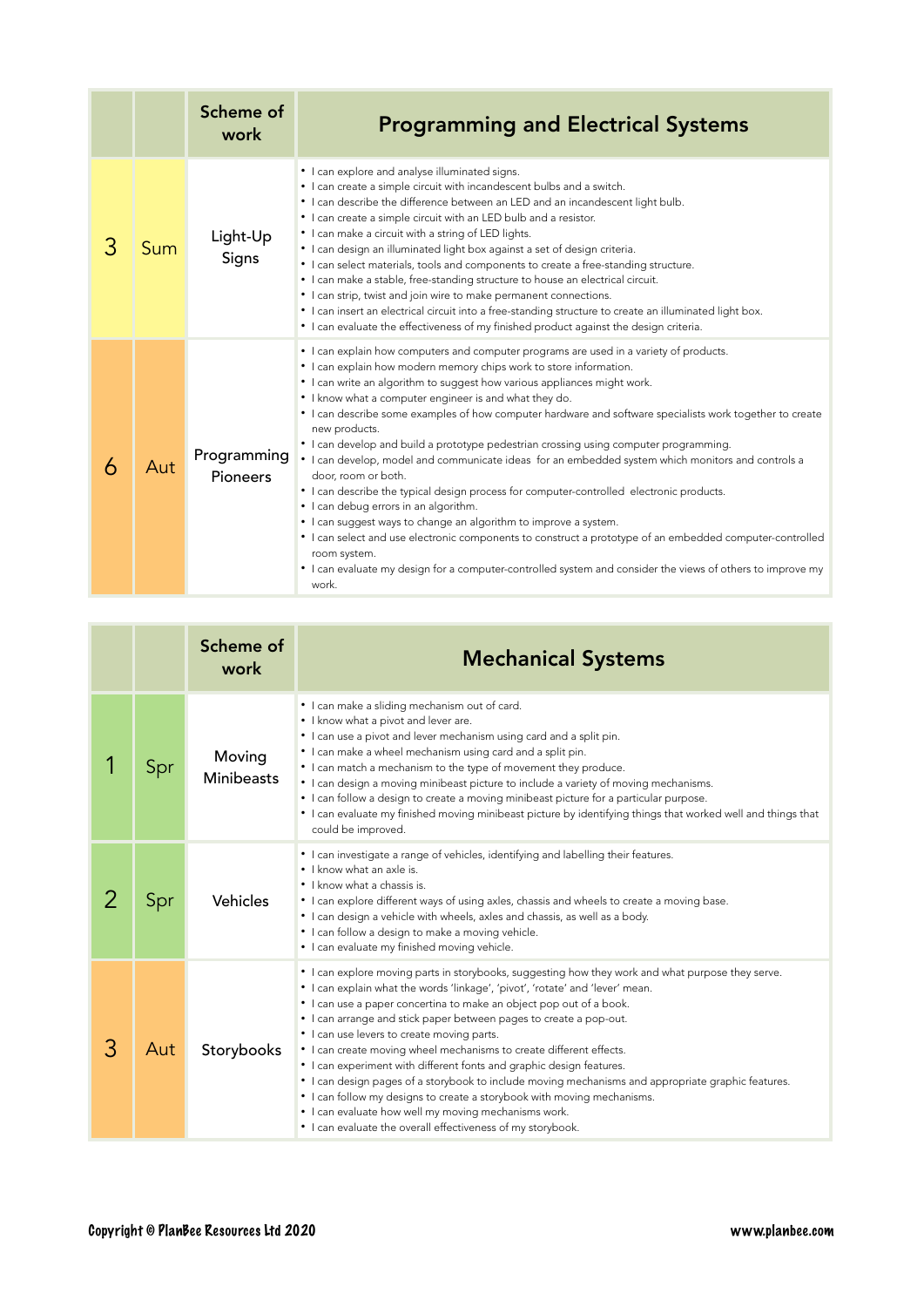|  | Spr | Chinese<br>Inventions | • Lexplore how different transmissions create different movements.<br>• I can use a crank to change the motion on a transmission from circular to linear motion. |
|--|-----|-----------------------|------------------------------------------------------------------------------------------------------------------------------------------------------------------|
|--|-----|-----------------------|------------------------------------------------------------------------------------------------------------------------------------------------------------------|

|   |     | Scheme of<br>work              | <b>Textiles</b>                                                                                                                                                                                                                                                                                                                                                                                                                                                                                                                                                                                                                                                                                                                                                                                                                                                                                                                                                                                                                                                                                                                                   |
|---|-----|--------------------------------|---------------------------------------------------------------------------------------------------------------------------------------------------------------------------------------------------------------------------------------------------------------------------------------------------------------------------------------------------------------------------------------------------------------------------------------------------------------------------------------------------------------------------------------------------------------------------------------------------------------------------------------------------------------------------------------------------------------------------------------------------------------------------------------------------------------------------------------------------------------------------------------------------------------------------------------------------------------------------------------------------------------------------------------------------------------------------------------------------------------------------------------------------|
| 2 | Aut | Puppets                        | • I can explore a variety of puppets, identifying and labelling their features.<br>• I can cut out felt using a simple template.<br>• I can stick pieces of felt together to make a finger puppet.<br>• I can add pieces of felt and other materials to a finger puppet to create features, such as eyes, hats and<br>mouths.<br>• I can use running stitch to join two pieces of fabric together.<br>• I can use overstitch to join two pieces of fabric together.<br>• I can sew a button onto a piece of fabric.<br>• I can design a glove puppet for a particular purpose.<br>• I can follow a design to make a glove puppet by sewing two pieces of fabric together and adding<br>decorations.<br>• I can evaluate my finished glove puppet by identifying what went well and what could be improved.                                                                                                                                                                                                                                                                                                                                        |
| 4 | Aut | Seasonal<br>Stockings          | • I can explain the difference between the function and visual appeal of a product.<br>• I can evaluate the function and visual appeal of a variety of Christmas stockings.<br>• I can use pins to temporarily fasten two pieces of fabric together.<br>• I can use running stick, back stitch, overstitch and zigzag stitch to join two pieces of fabric together.<br>• I can hide the finishing knot.<br>• I can identify a variety of decorative techniques that have been used to decorate Christmas stockings.<br>• I can sew a button, bead, sequin or pipe cleaner onto a piece of fabric.<br>• I can embroider shapes and patterns into a piece of fabric.<br>• I can use appliqué to add decoration to a piece of fabric.<br>• I can design a Christmas stocking incorporating a range of decorative techniques.<br>• I can use a template to cut out front and back pattern pieces.<br>• I can follow a design to create a Christmas stocking.<br>• I can evaluate the function and visual appeal of my finished Christmas stocking.                                                                                                    |
| 5 | Sum | Fashion and<br><b>Textiles</b> | • I can explain the process of turning raw cotton into cloth.<br>• I know that products that are woven together are called textiles.<br>• I know that different textiles have different properties, and can match these to their purpose.<br>• I can identify straight stitch, zigzag stitch, whip/blanket stitch, blind stitch, buttonhole stitch and overlock<br>stitch on a variety of ready-made garments.<br>• I can describe what the job of a fashion designer entails.<br>• I can sew a basting stitch.<br>• I can sew a whip stitch.<br>· I can sew a hem.<br>· I can sew back stitch.<br>• I can sew an appliqué decoration.<br>• I can use back stitch to embroider.<br>• I know what a pattern piece is and why they are important when designing a garment.<br>• I can design a drawstring bag, including the necessary pattern pieces.<br>• I can use pattern pieces to measure, mark, cut and sew fabric.<br>• I can sew design elements according to design criteria.<br>• I can join two pieces of fabric by hand sewing, using an appropriate stitch.<br>• I can evaluate my finished product against a set of design criteria. |

|     | Scheme of<br>work           | <b>Inventions and Achievements</b>                                                                                                                                                                                                                         |
|-----|-----------------------------|------------------------------------------------------------------------------------------------------------------------------------------------------------------------------------------------------------------------------------------------------------|
| Spr | <b>British</b><br>Inventors | • I can explain about the invention of the mackintosh.<br>• I can investigate ways of making fabric waterproof.<br>• I can explain about the invention of the world wide web.<br>• I can describe how the invention of the internet has changed the world. |